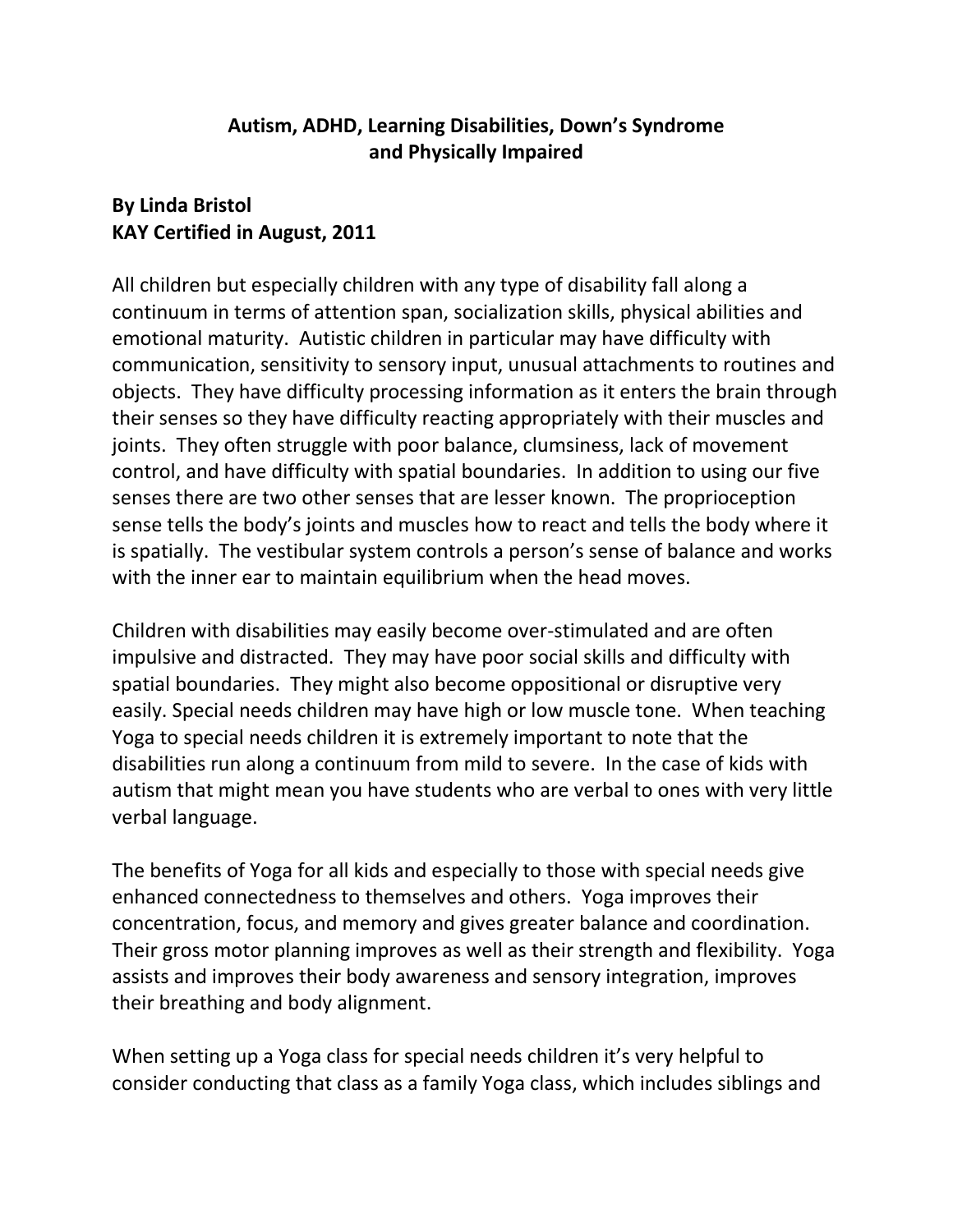parents. They know their child's strengths and weaknesses best and can assist their child with body placement into and out of the Yoga poses. Children with autism may enter a class wearing headphones or may cry or scream. They may not want eye contact with you. Do not be alarmed by any of these things. Just calmly present your lesson and tell the parents the kids are fine and you'll find a way to make the class work for them. If a child is uncomfortable with eye contact you can change your mat position so the child can still see how to move. They may only be at a point where they can only participate by sitting with their parent or sibling on their mat. Reassure their family that this is also beneficial and will help them relax anyway as they see and hear what is taking place. As time progresses they will probably begin to join in to try the poses.

## Adaptations Using KAY Songs and Materials

As we do in all of our KAY classes keep things fun! During the Yoga story/pose integration it is helpful to use a picture book (or adapt our Yoga stories and create a book!) so these children have a visual to focus on. They may learn best through their visual sense.

Do lots of breathing exercises during the beginning of class. Give the teaching of poses lots of repetition, challenge, and some new adaptations. (e.g. During "cat/cow" reach your left hand under your right arm and vice versa to pretend to catch a ball of yarn.) Move slowly as you teach the poses and give lots of positive feedback to the kids…."great balance, very strong, etc."

Toe-ga: Recognize that some of the kids don't like the feeling of being barefoot so they may want to do this activity wearing their socks because of their sensory needs. To accommodate the spatial and balance issues scatter the pompoms around a little larger area than usual and use a larger container than usual to throw the pompoms back into at the end.

Massage Train: Demonstrate the various moves before you begin this activity. Some of the kids might not know what the word "massage" looks like and focus also on how hard to "karate chop" their neighbor!

Sun Salutation: Go very slowly through each movement and check to see how the kids are doing. Give lots of repetition for this asana. We all know it's tricky at first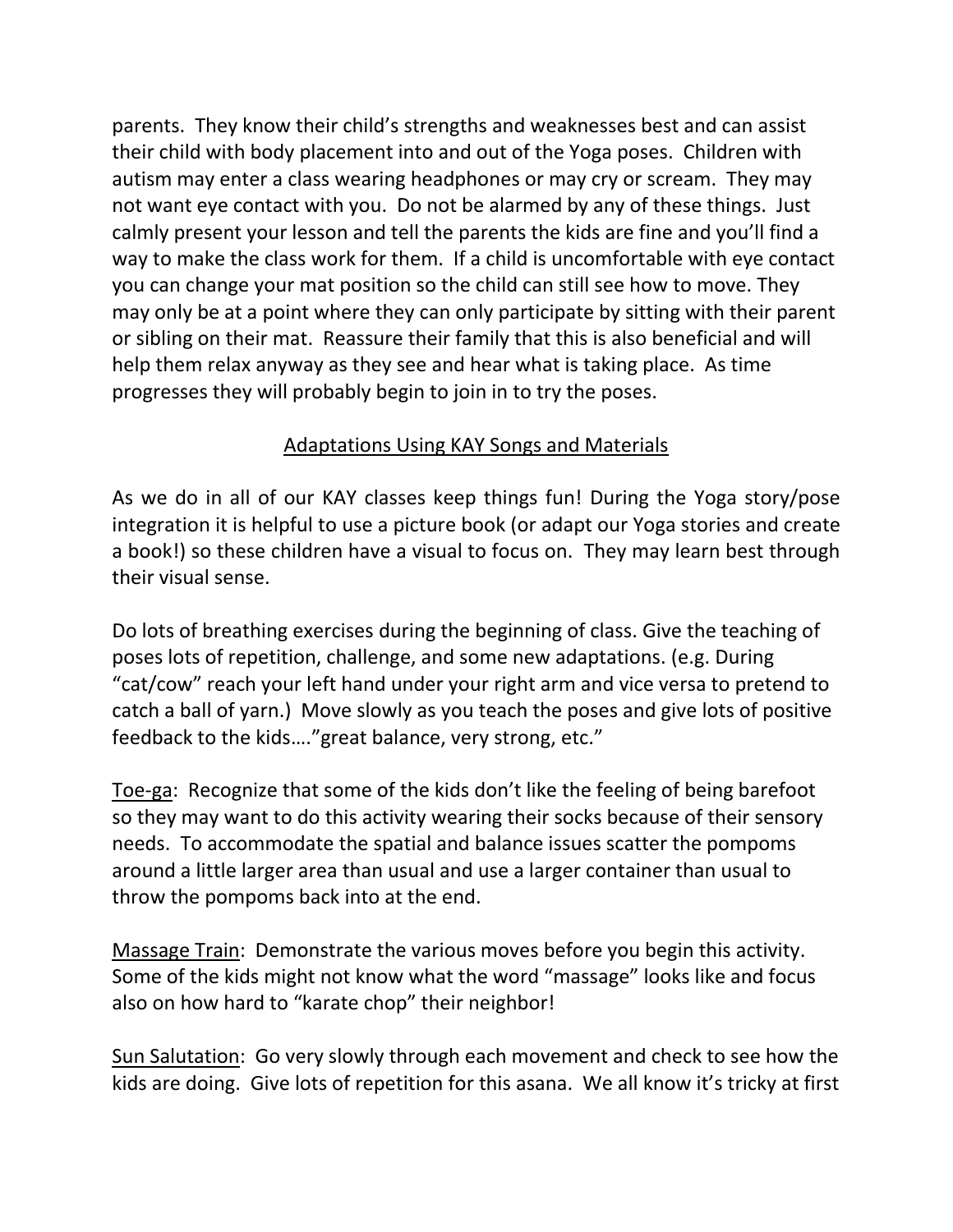so go slowly before you use the song with it. You can also check the Internet for various adaptations to this. There are a few silly ones out there that kids love… but do this only after you've gone over the KAY song for several weeks.

Tingsha Bells: This activity using both the song and the bells should work quite well. However, the kids may have just a bit more trouble coordinating the movements to make the bells ring. Just keep giving them positive feedback.

The Secret Garden: Remember that children with special needs have difficulty imagining things that are not real or familiar to them. You may need to leave out the idea of traveling on a magic carpet or floating in the clouds. Keep the imaginative images more real and familiar. They might be better able to just imagine an area of grass, soft and green on top of beautiful brown dirt, with flowers around them. They may go wading in a little river getting their toes cool and wet on a hot day. They may be able to think about lying on the grass looking at a beautiful blue sky with big white puffy clouds floating above them. Keep it more simple and real for them.

Orange You Grateful?: You can use this activity with no adaptations or you might find you need a slightly bigger object. Some of the kids may not be able to judge how hard to squeeze an actual orange and you could end up with orange juice everywhere!! In that case I use a shiny orange ball I found at K-Mart or a textured ball called a Tangiball, which can be purchased at Discovery Toys, Inc. or at a Discovery Toys party. They have two sizes to choose from. This company has great sensory toys, which could be added to your bag of tricks. Look at their website and/or contact one of their Educational Consultants in your area (listed on the website).

Head Shoulders Yoga Pose: When using this song give the kids a demonstration before you begin. Throughout the song it will be easier if you give the kids a specific pose to do.

Joggin' Through the Jungle: Pay attention to your group of kids to see if they can tolerate the noise of the Lion. You might want to tell them it doesn't roar loudly because it's a baby lion…but it can still be brave and do lots of growling!